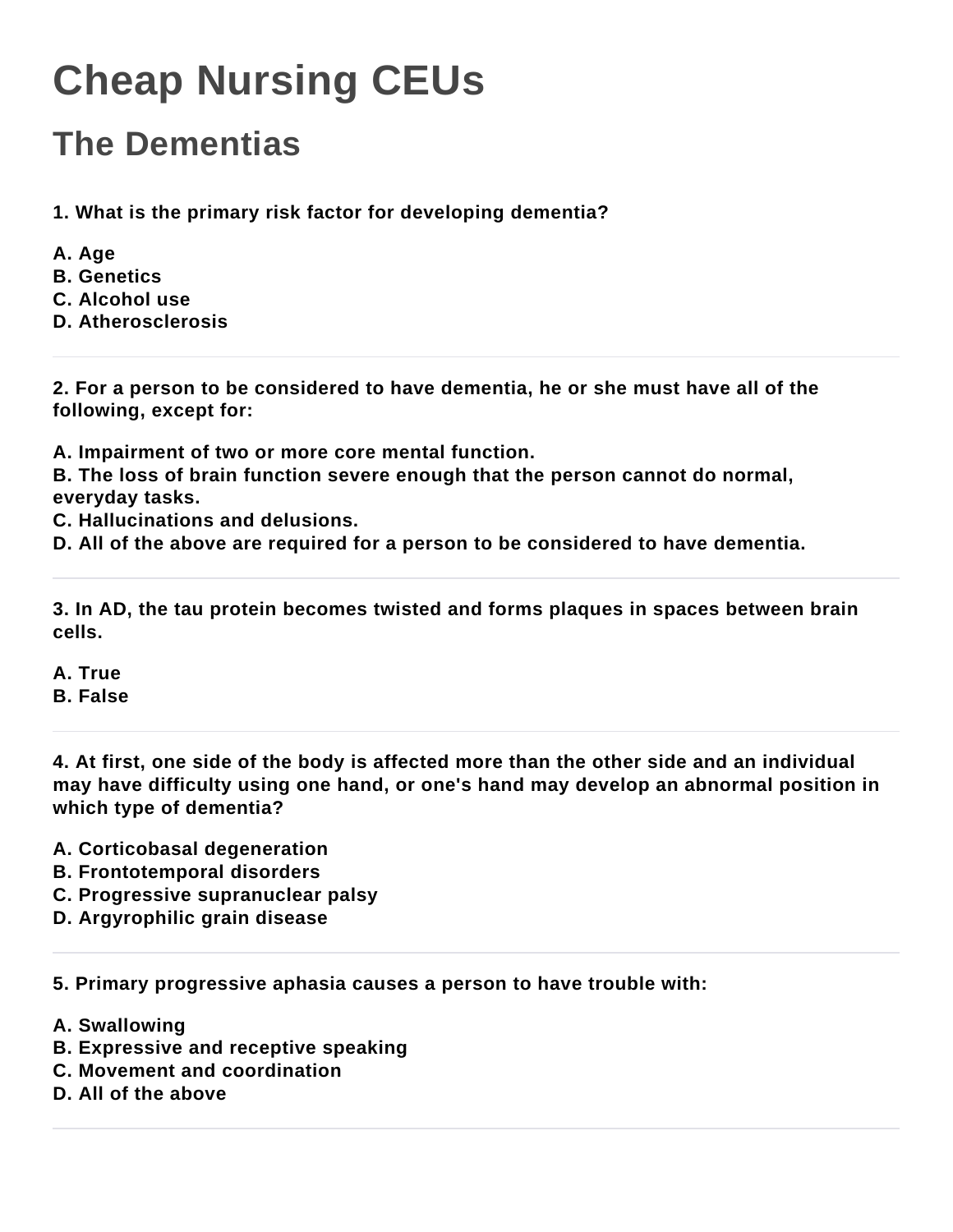**6. Which of the following is the core feature of frontotemporal dementia with parkinsonism linked to chromosome 17?**

- **A. Behavioral and personality changes**
- **B. Cognitive impairment**
- **C. Motor symptoms**
- **D. All of the above**

**7. Antidepressants and antipsychotics can control some of the behavioral symptoms of Pick's disease, but no treatment is available to stop the disease from progressing.**

**A. True**

**B. False**

**8. A person with which type of dementia may suddenly laugh or cry very easily?**

- **A. Corticobasal degeneration**
- **B. Frontotemporal disorders**
- **C. Progressive supranuclear palsy**
- **D. Argyrophilic grain disease**

**9. Dextromethorphan, a common ingredient in cough medicine, has been approved for the treatment of pseudobulbar affect.**

- **A. True**
- **B. False**

**10. The medications used to control DLB symptoms can make motor function worse or exacerbate hallucinations.**

**A. True B. False**

**11. Vascular dementia and vascular cognitive impairment arise as a result of risk factors that similarly increase the risk for cerebrovascular disease, including which of the following?**

- **A. Hypertension**
- **B. Diabetes**
- **C. High cholesterol**
- **D. All of the above**